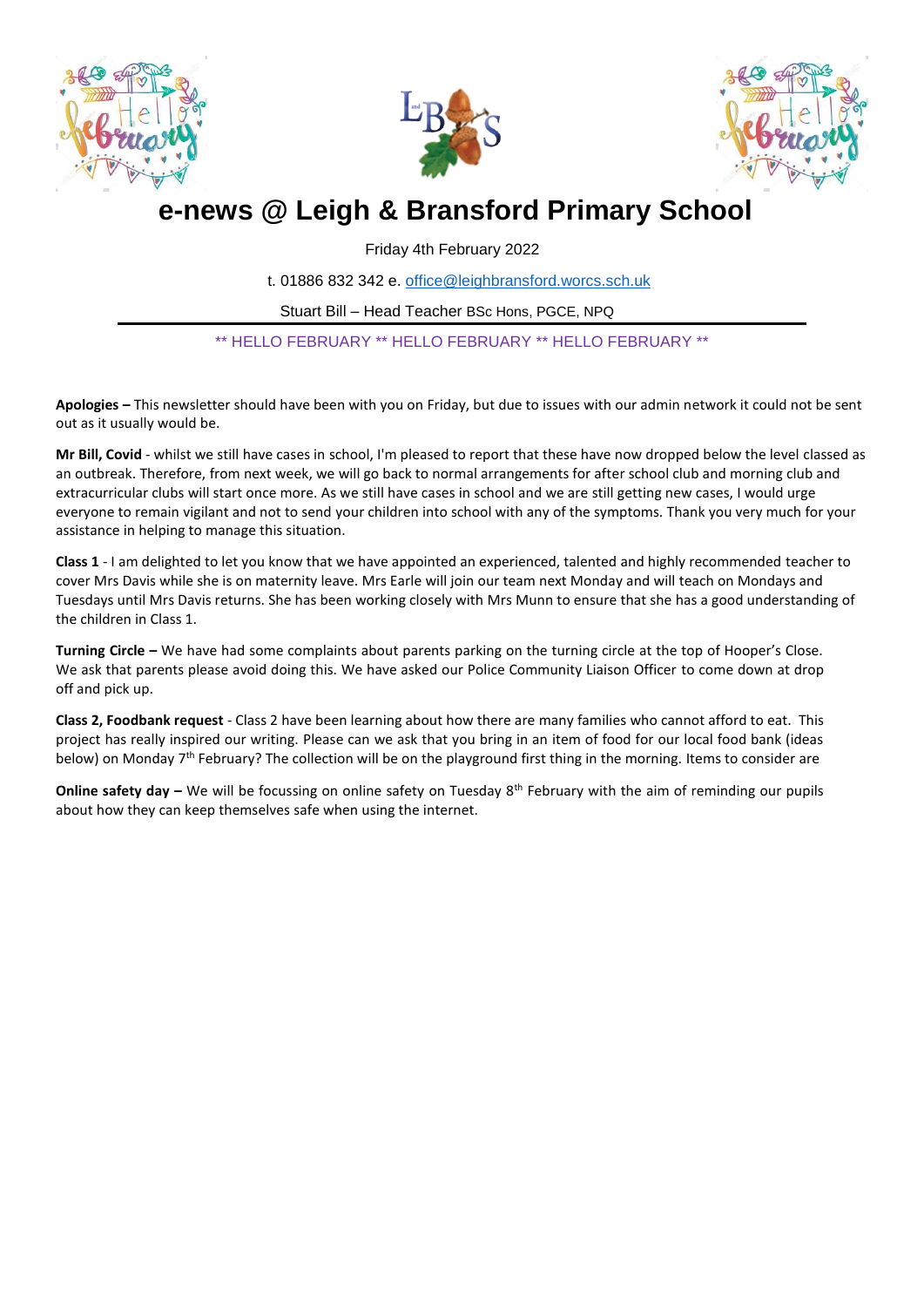- Cereal
- Soup
- Pasta
- Rice
- Tinned tomatoes/ pasta sauce
- Curry sauce
- Lentils, beans and pulses
- Tinned fish
- Tinned meat
- Tinned vegetables
- Tea/coffee
- Tinned fruit
- Biscuits & chocolate treats
- UHT milk
- Fruit juice & squash
- Rice pudding
- Vegetable pies
- Jam
- Instant mash
- Sugar 500g
- Toiletries deodorant, toilet paper, shower gel, shaving gel, shampoo, soap, toothbrushes, tooth paste, hand wipes
- Household items laundry liquid detergent, laundry powder, washing up liquid
- Feminine products sanitary towels and tampons
- Baby supplies nappies, baby wipes and baby food
- Face masks and hand sanitiser
- Children's toothpaste & toothbrushes.

**Covid-19 Attendance Update -** From Monday 17 January, people who are self-isolating with COVID-19 will have the option to reduce their isolation period after five full days if they test negative with a lateral flow device (LFD) test on both day five and day six and they do not have a temperature. For example, if they test negative on the morning of day five and the morning of day six, they can return to their education or childcare setting immediately on day six.

**Class R Trip** – This is rescheduled to go ahead on Monday 14<sup>th</sup> February 2022.

**Class 3 Trip** – This is to Bishops Wood Viking Centre on Tuesday 15th February 2022. **Please make sure payments are made via the Payment 4 School website and consents are sent to the office by no later than TODAY.**

**Class 6 Redridge Trip** – Please remember to return consents and pay deposits by 14<sup>th</sup> February.

## **\*\*\*Term Dates for your Diary\*\*\***

Spring term – Wednesday  $5^{th}$  January 2022 – Friday  $8^{th}$  April 2022

Spring mid-term – Friday 18th February 2022 - Tuesday 1st March 2022

Easter – Friday 8th April 2022 – Monday 25th April 2022

Summer Term – Monday 25th April 2022 – Thursday 21st July 2022

Summer mid-term – Friday 27<sup>th</sup> May 2022 – Monday  $6<sup>th</sup>$  June 2022

## **\*\*\*Bank Holidays\*\*\***

Good Friday - Friday 15<sup>th</sup> April 2022 **Platinum Jubilee Holiday – Friday 3<sup>rd</sup> June 2022** 

Easter Monday – Monday 18th April 2022 Additional Bank Holiday – Friday 22nd July 2022 (Please see

me advance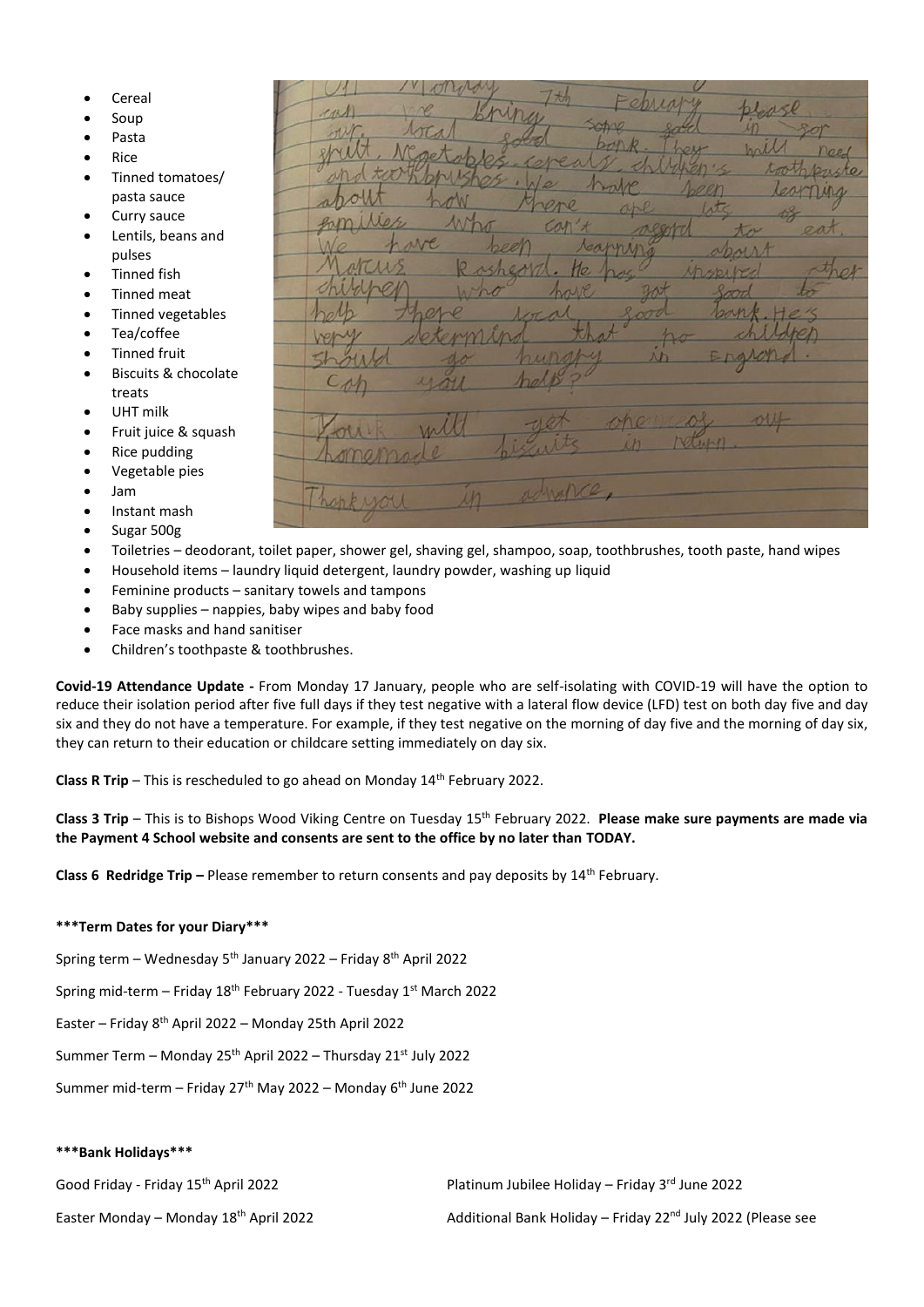#### **\*\*\*TED Days 2021-2022\*\*\***

Monday 28th February 2022 Monday 27th June 202**2**

# **Celebrating our Successes and Achievements**

**Beatrix Potter Writer of the Week Award (Remember the work is displayed in Reception for one week so come and see)**

- Reception Xavier: For Independent Writing.
- Class 1 –Nathan: For trying hard with rhyming words.
- Class 2 Tobias: Excellent handwriting and more of it!
- Class 3 Edey For an excellent dragon story.
- Class 4 Owen: For writing a great fact file about turtles.
- Class 5 Evalyn: For fluently embedding a range of adverbial phrases in a character description.
- Class 6 Marnie: For fantastic understanding of dashes.

#### **lan Turing Maths Award**

- Reception Zakariya: For great work on number patterns.
- Class 1 Sidonie: For being able to count back and solve problems.
- Class 2 Samuel: For a great start to multiplication and division topic
- Class 3 Joshua: For great perseverance in learning his multiplication and division facts.
- Class 4 Jack M: For working on his written multiplication.
- Class 5 Harry: For excellent work in maths lessons when learning about area.
- Class 6 Tom & Bethany: Excellent work this week.

## **William Morris Art Award**

Class 1 – Freddie: For an excellent drawing of Christopher Columbus' ship.

#### **Greta Thunberg Geography Award**

Class 5 –Millie: For demonstrating good knowledge of the rainforest in her design project.

#### **Brave Briony Award**

Class 1 – Evie S: For her confidence on the trim trail.